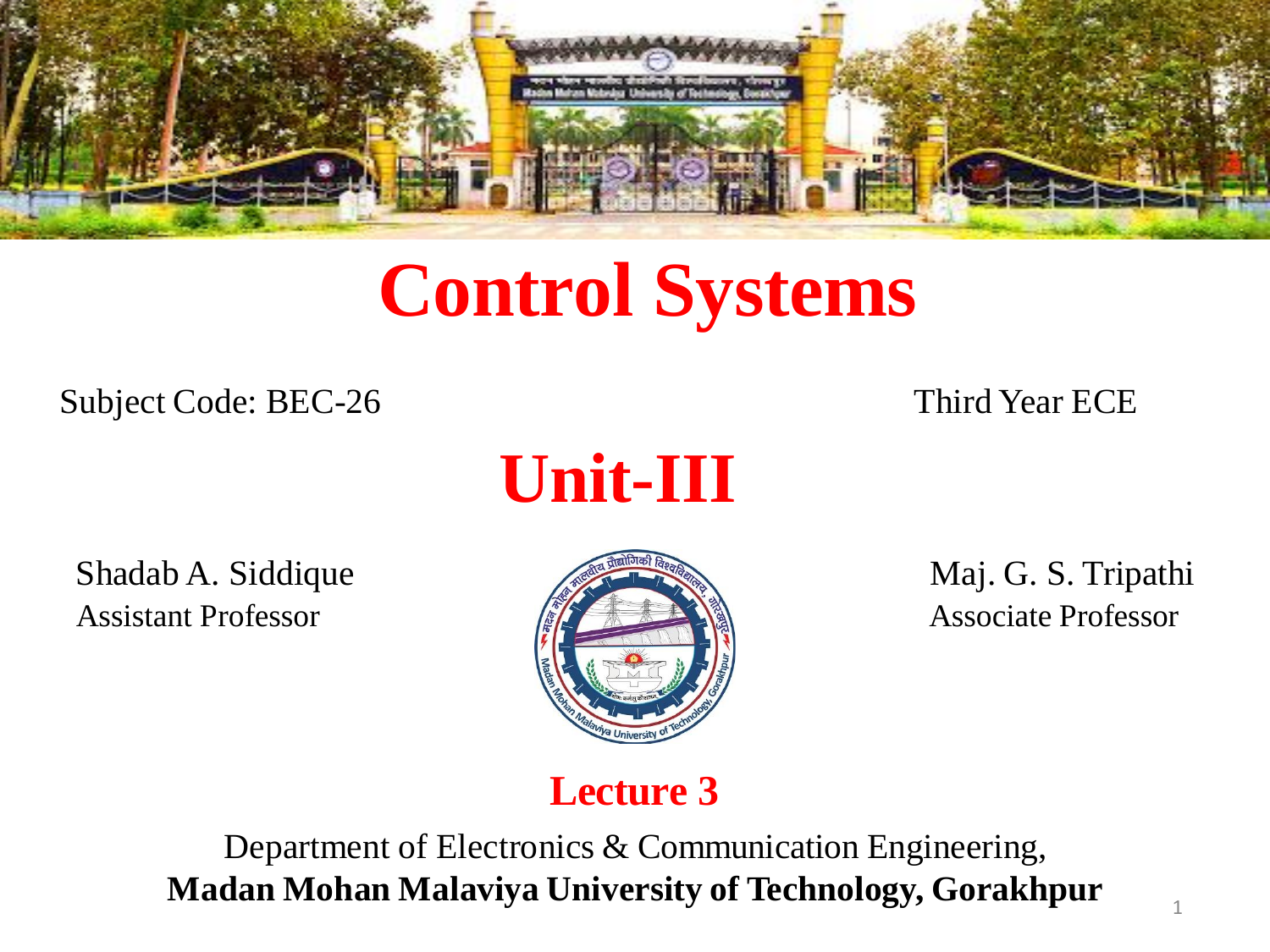# **Analysis of second order system for Step input**



$$
\frac{C(s)}{R(s)} = \frac{\omega_n^2}{s^2 + 2 \xi \omega_n s + \omega_n^2}
$$

This is the standard form of the closed loop transfer function These poles of transfer function are given by;

$$
s^{2} + 2\xi\omega_{n}s + \omega_{n}^{2} = 0
$$
  
\n
$$
\therefore s = \frac{-2\xi\omega_{n} \pm \sqrt{(2\xi\omega_{n})^{2} - 4(\omega_{n})^{2}}}{2}
$$
  
\n
$$
= -\xi\omega_{n} \pm \sqrt{\xi\omega_{n}^{2} - \omega_{n}^{2}}
$$
  
\n
$$
= -\xi\omega_{n} \pm \omega_{n} \sqrt{\xi - 1}
$$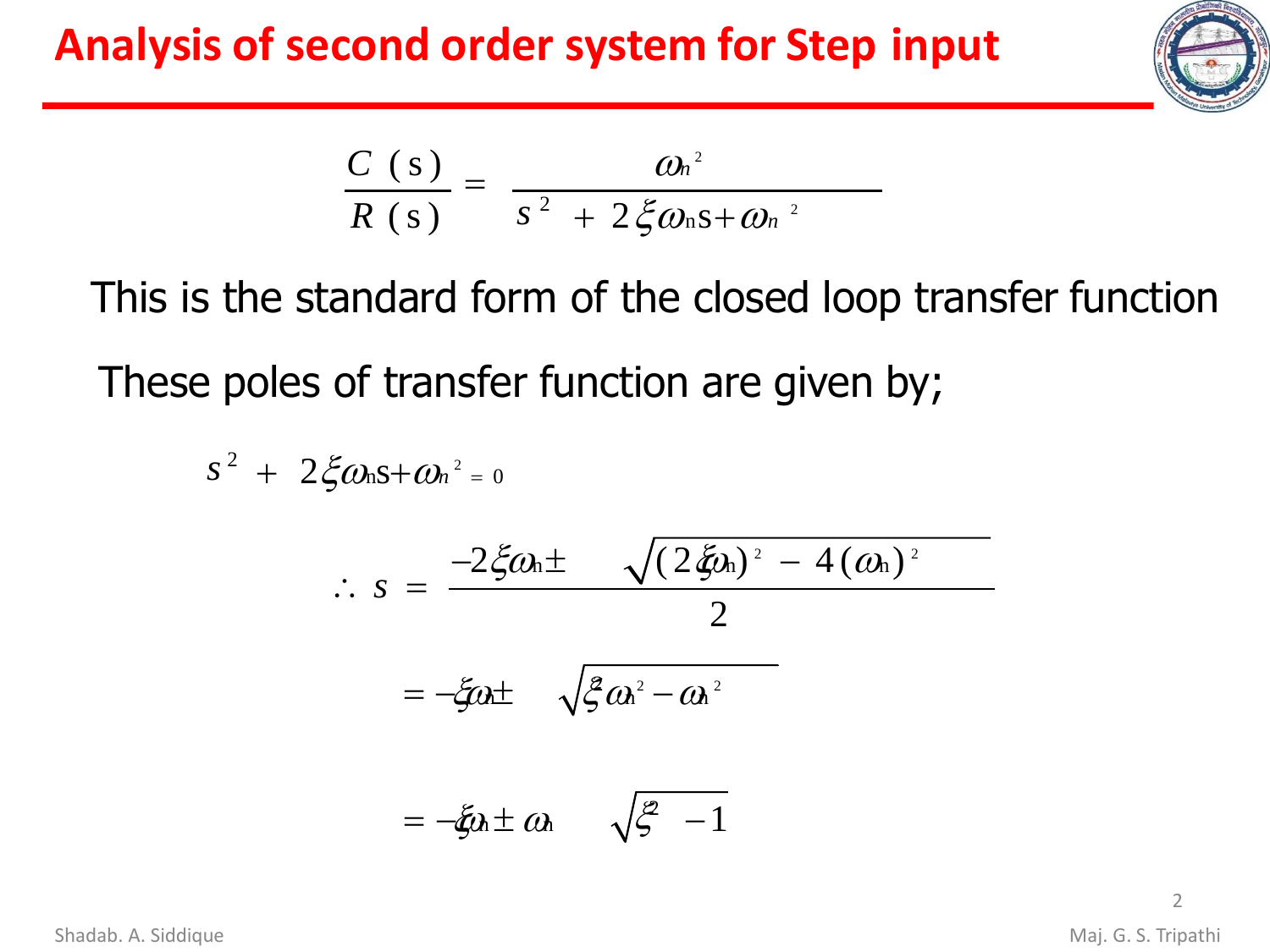

The poles are;

(i) Real and Unequal if 
$$
\sqrt{\xi^2 - 1} > 0
$$
  
is a  $\xi$  a. They lie on real axis are

I ney lie on real axis and distinct  $1 - 5$   $\zeta > 1$ 

(ii) Real and equal if 
$$
\sqrt{\xi^2 - 1} = 0
$$
  
i.e.  $\xi = 1$  They are repeated on real axis

(iii) Complex if i.e.  $\xi_{\leq 1}$  Poles are in second and third quadrant  $\frac{2}{5}$  -1 <0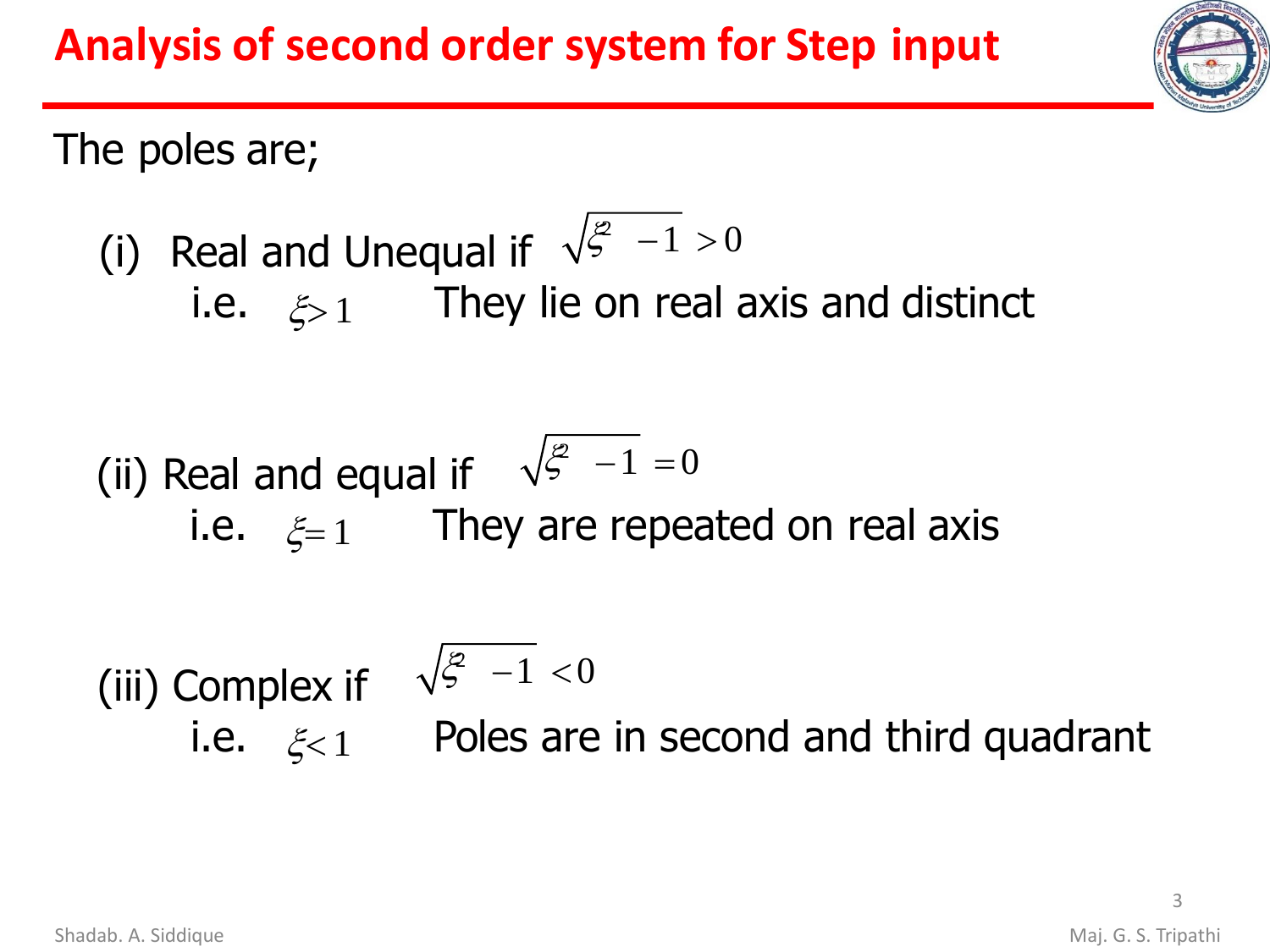







Pole Location Step Response c(t)

(ii)  $\xi = 1$  Critically damped

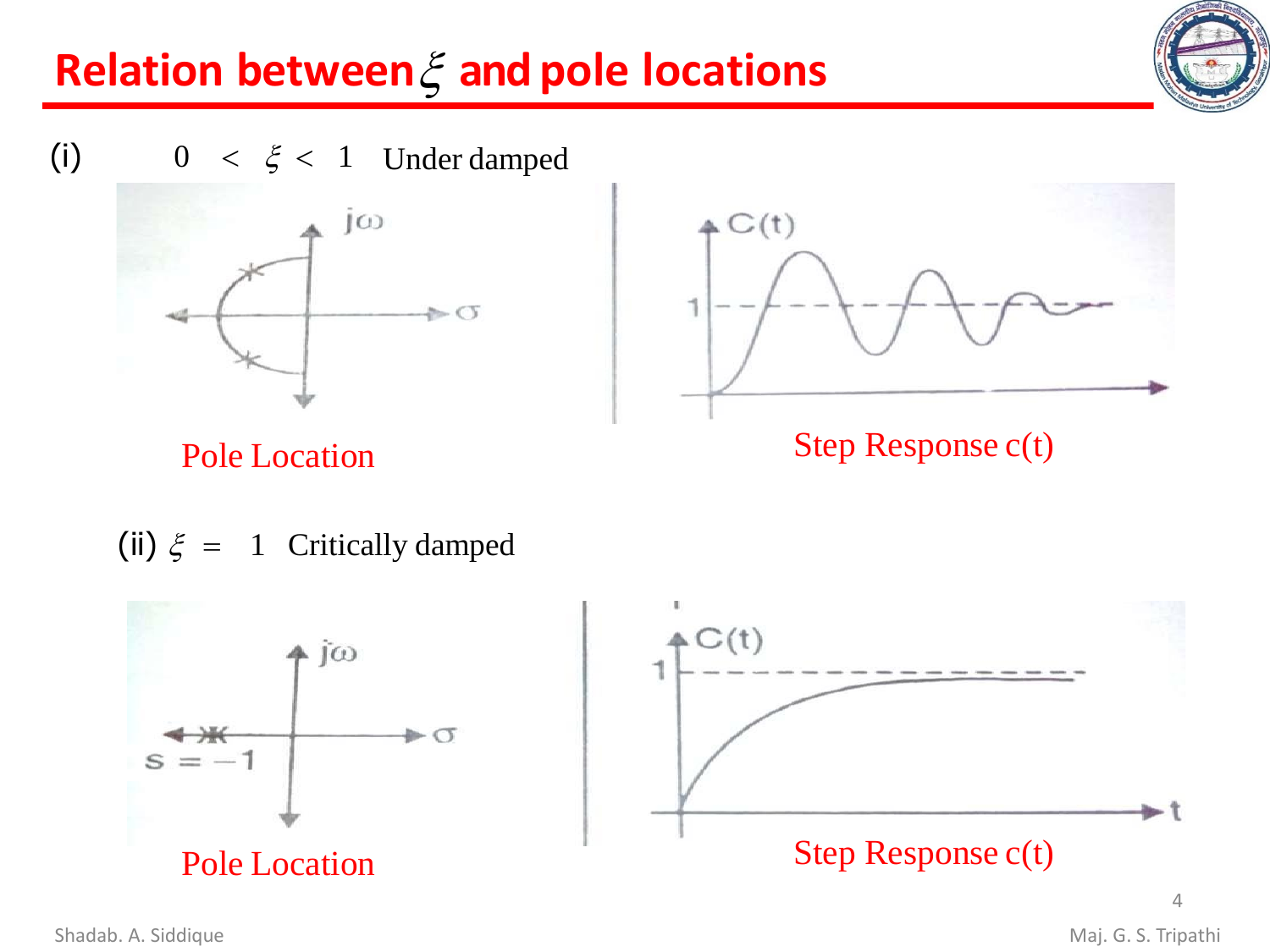

(iii)  $\xi > 1$  over damped





Pole Location Step Response c(t)

 $(iv) \xi = 0$ 





Shadab. A. Siddique **Maj. G. S. Tripathi**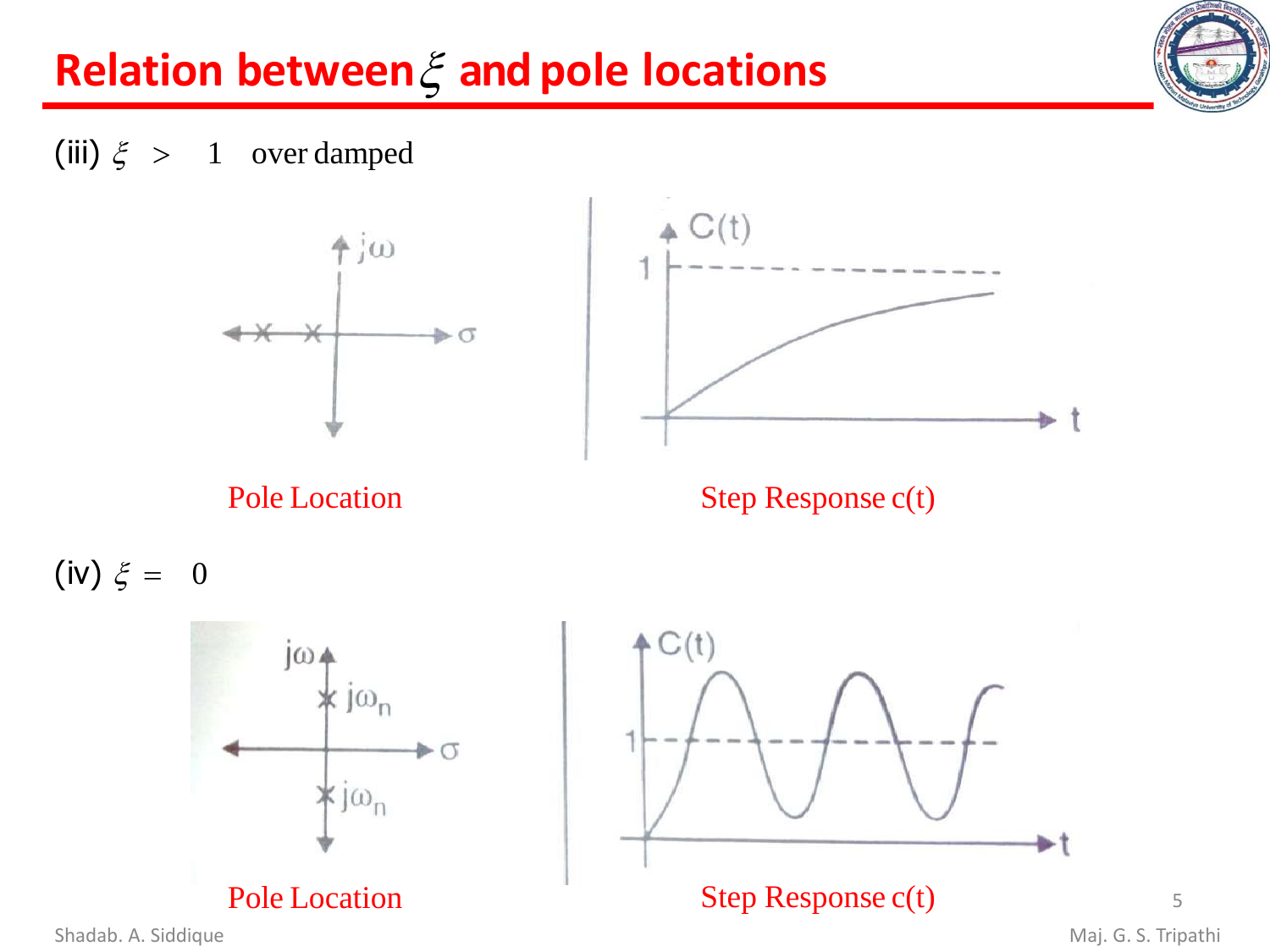





Pole Location Step Response c(t)





Pole Location Step Response c(t)

Shadab. A. Siddique **Maj. G. S. Tripathi**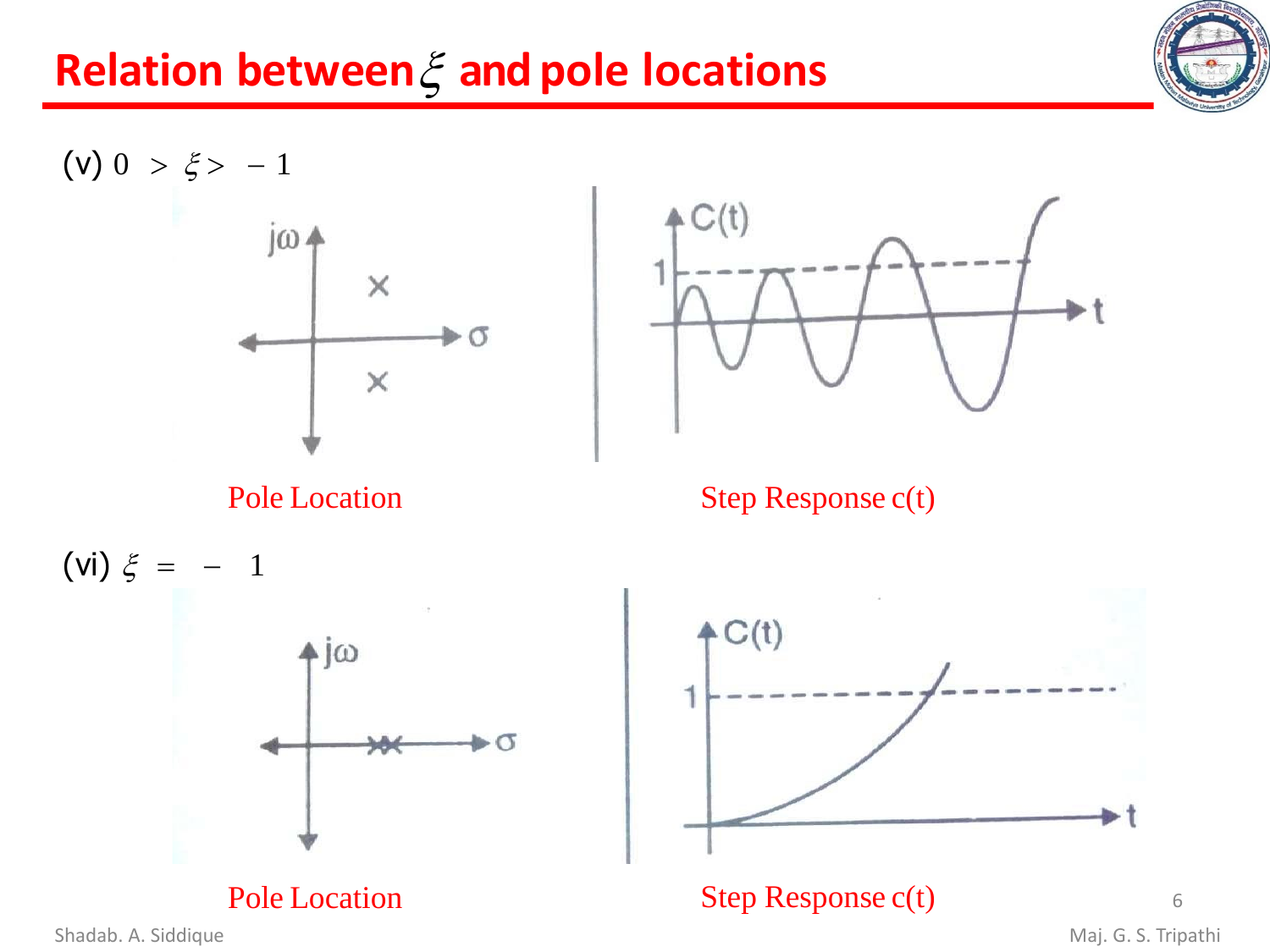



#### **Time Response Specifications:**

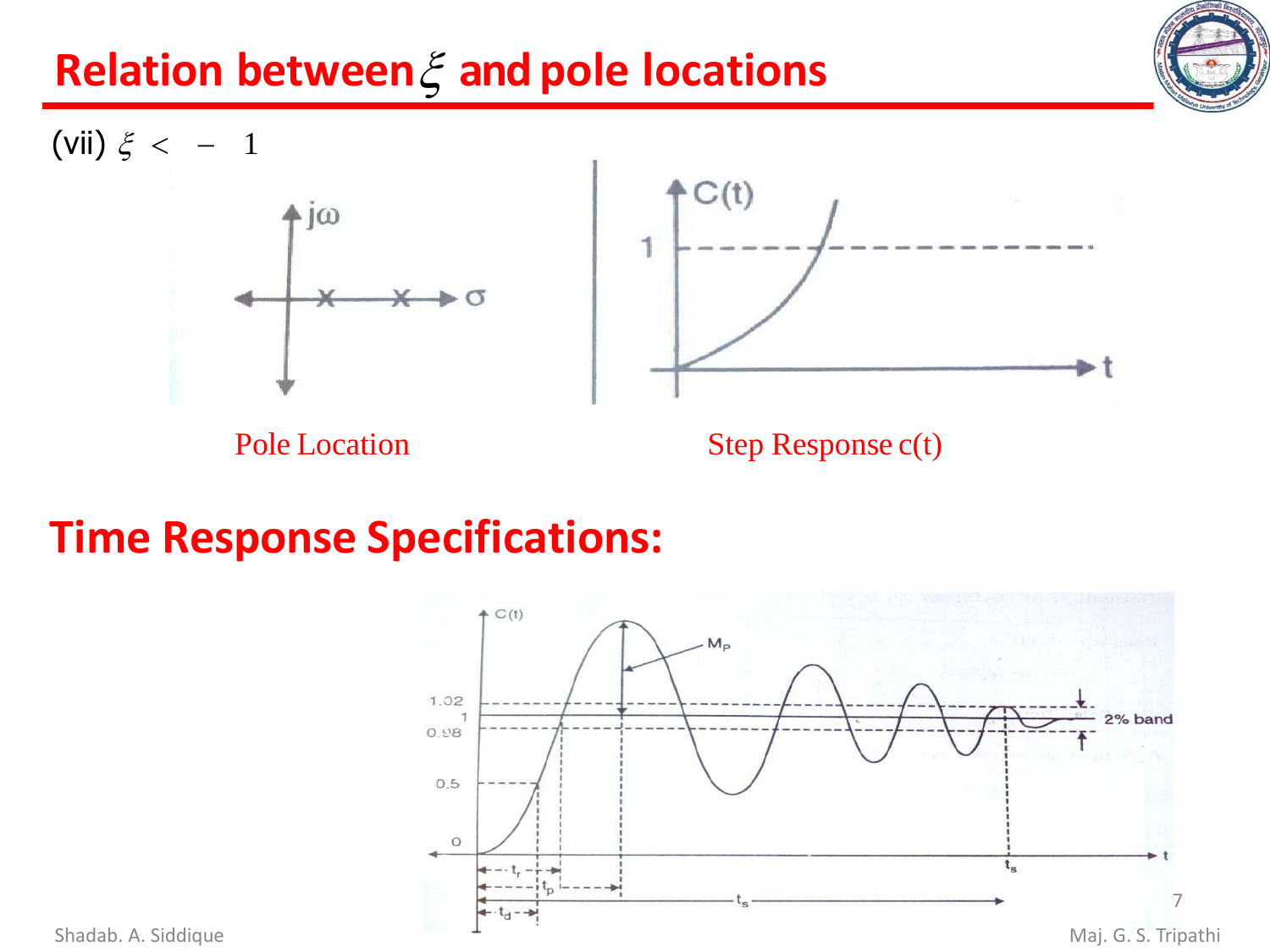## **Time Response Specifications**

 $\checkmark$  **Delay Time** ( $t_d$ ): It is time required for the response to reach 50% of the final value in the first attempt.

$$
t_{d} = \frac{1 + 0.7\xi}{\omega_n}
$$

 $\checkmark$  **Rise Time** (tr): It is time required for the response to rise from 10% to 90% of the final value for overdamped systems. (It is 0 to 100% for under damped systems)

$$
t_r = \frac{\pi - \beta}{\omega_d}
$$
  
where,  $\beta = \tan^{-1} \frac{\sqrt{1 - \xi^2}}{\xi}$   
and  $\omega_d = \omega_n \sqrt{1 - \xi^2}$ 

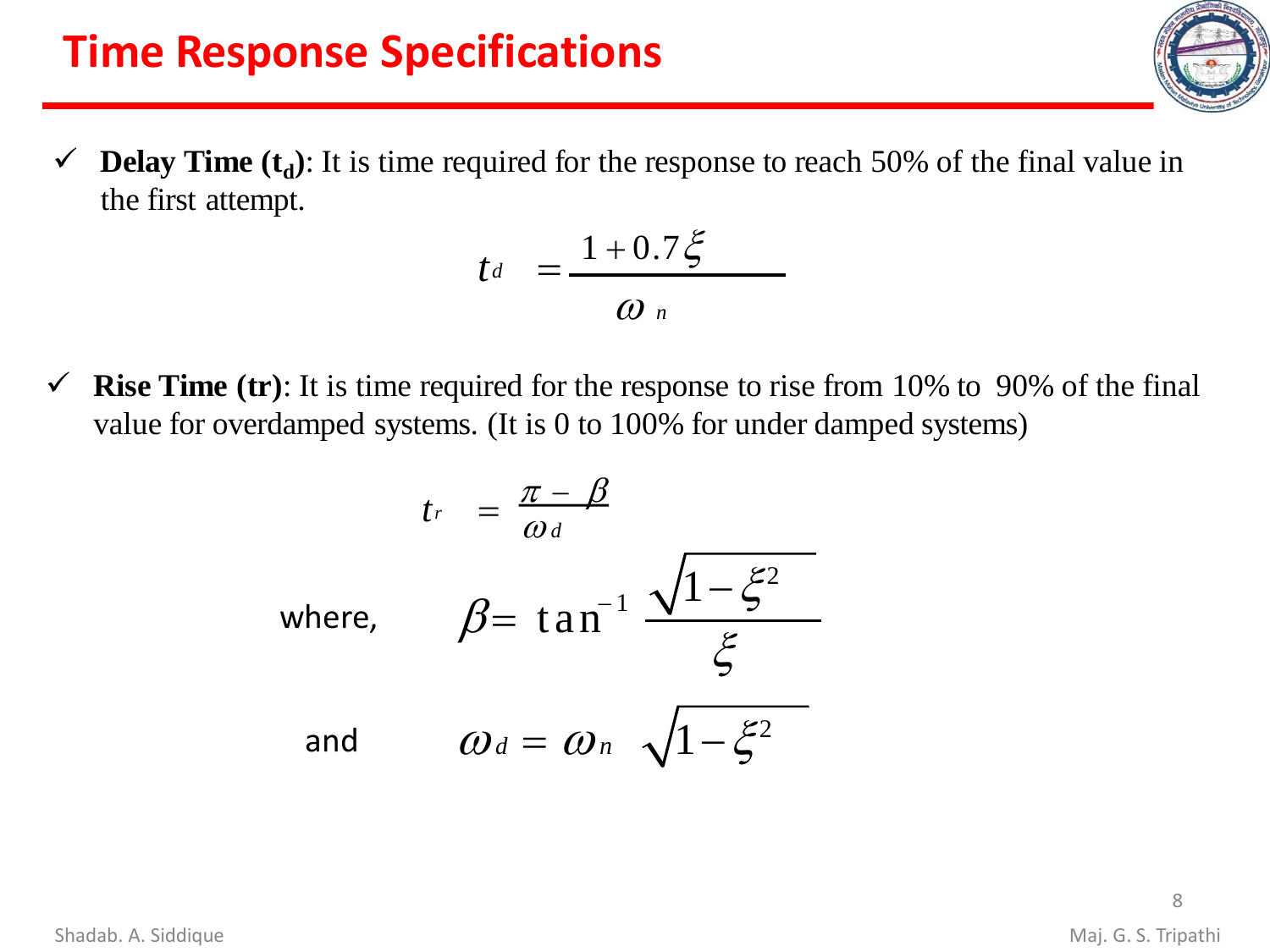# **Time Response Specifications**

 $\checkmark$  **Peak Overshoot** (Mp): The maximum overshoot is the maximum peak value of the response curve measured from unity. It is therefore largest error between input and output during the transient period.

$$
\begin{array}{r}\n\sqrt{5\pi} & -\{\frac{\xi}{\sqrt{1-\xi^2}}\} \\
\frac{\xi}{\sqrt{1-\xi^2}} & \times 100\n\end{array}
$$

 $\checkmark$  **Peak Time (tp):** It is the time required for the response to reach the first peak.

$$
t \left|_{p} \right| = \frac{\pi}{\omega_{d}}
$$

✓ **Settling Time (ts):** It is the time required for the response curve to reach and stay within a specified percentage (usually 2% or 5%) of the final value.

$$
T_s = 4T = \frac{4}{\xi \omega_n}
$$

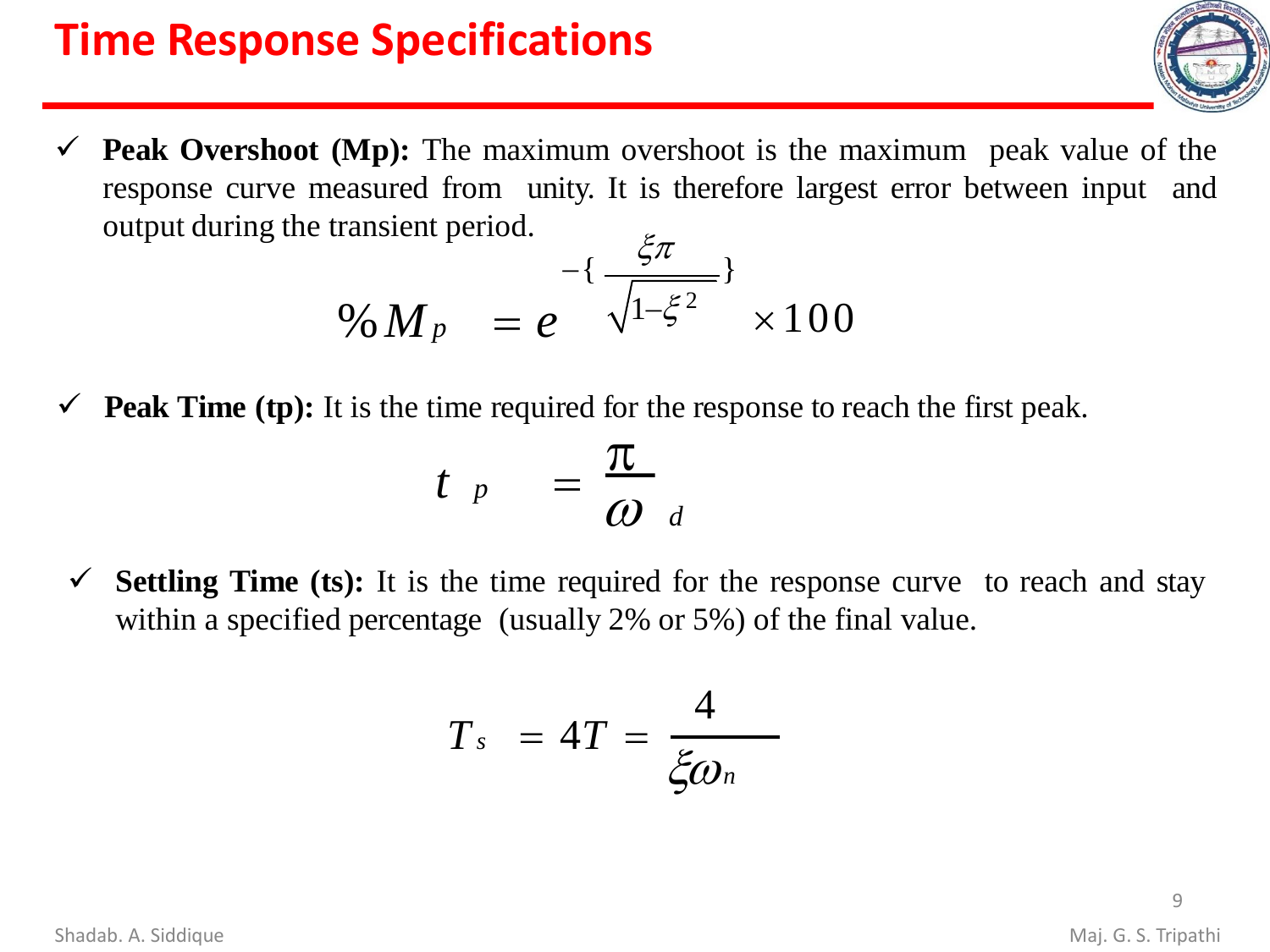## **Example 3**



A unity feedback system has

$$
G(s) = \frac{16}{s(s+5)}
$$

If a step input is given calculate

- 1. Damping Ratio
- 2. Overshoot
- 3. Settling Time

**Solution:** 
$$
G(s) = \frac{16}{s(s+5)}
$$
  $H(s) = 1$ 

Determine the closed loop transfer function

$$
\frac{C(s)}{R(s)} = \frac{G}{1+GH} = \frac{\frac{16}{s(s+5)}}{1+\frac{16}{s(s+5)}} = \frac{16}{s^2+5s+16}
$$

Shadab. A. Siddique **Maj. G. S. Tripathi**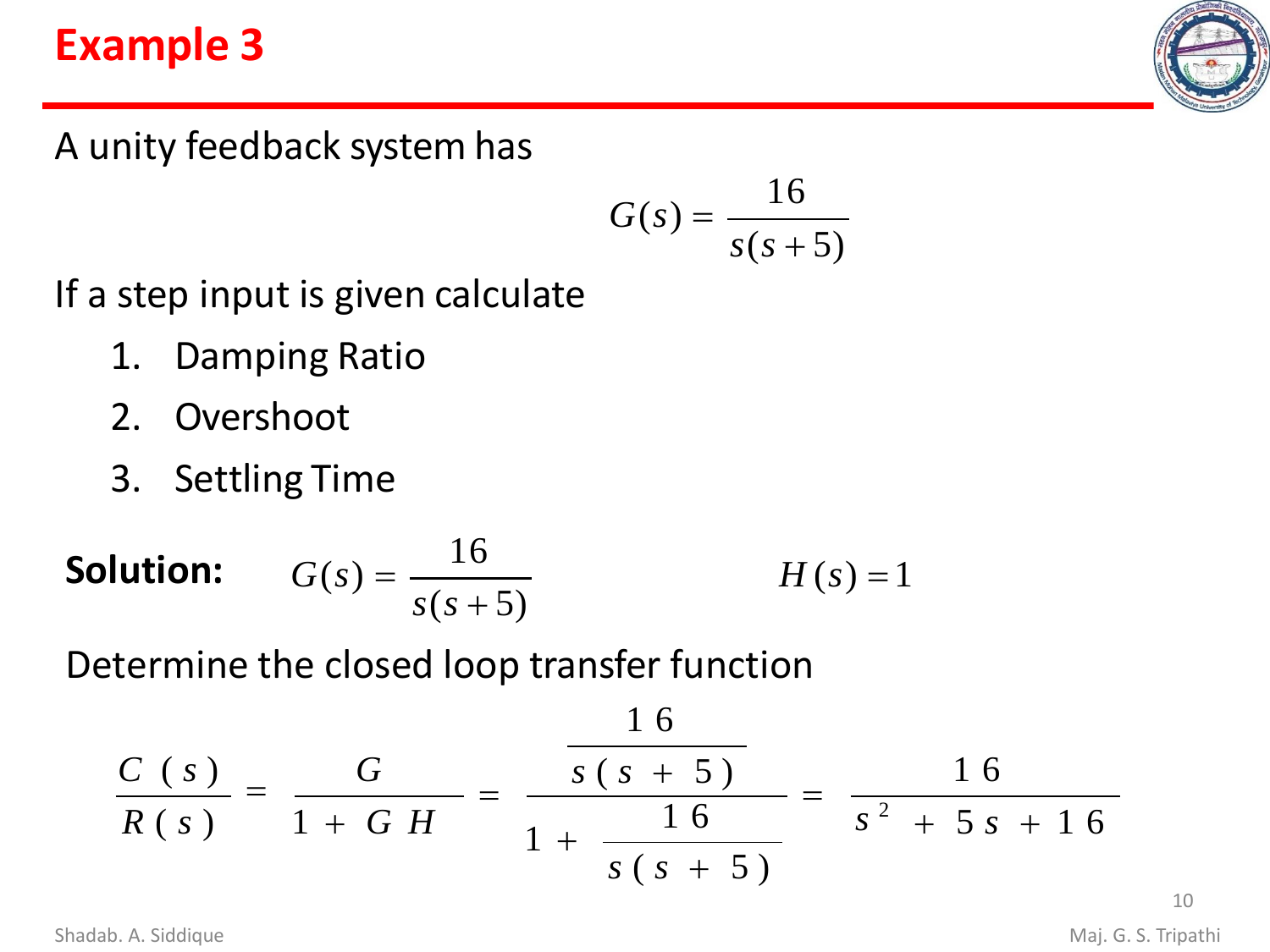# **Example 3 cont……**



Compare closed loop TF with standard form of second order system

$$
\frac{\omega_n^2}{s^2 + 2\zeta\omega_n s + \omega_n^2} = \frac{16}{s^2 + 5s + 16}
$$

Compare denominators of both Natural Frequency;

$$
\omega^2 = 16 \qquad \therefore \omega = 4 \quad rad \; / \; sec
$$

Damping Ratio;

$$
2\xi \omega s = 5s \qquad \qquad \therefore \xi = \frac{5}{2 \times \omega_b} = \frac{5}{2 \times 4} = 0.625
$$

Settling Time;

$$
T_s = \frac{4}{\xi \omega_n} = \frac{4}{(0.625) \times (4)} = 1.6 \text{ sec}
$$

11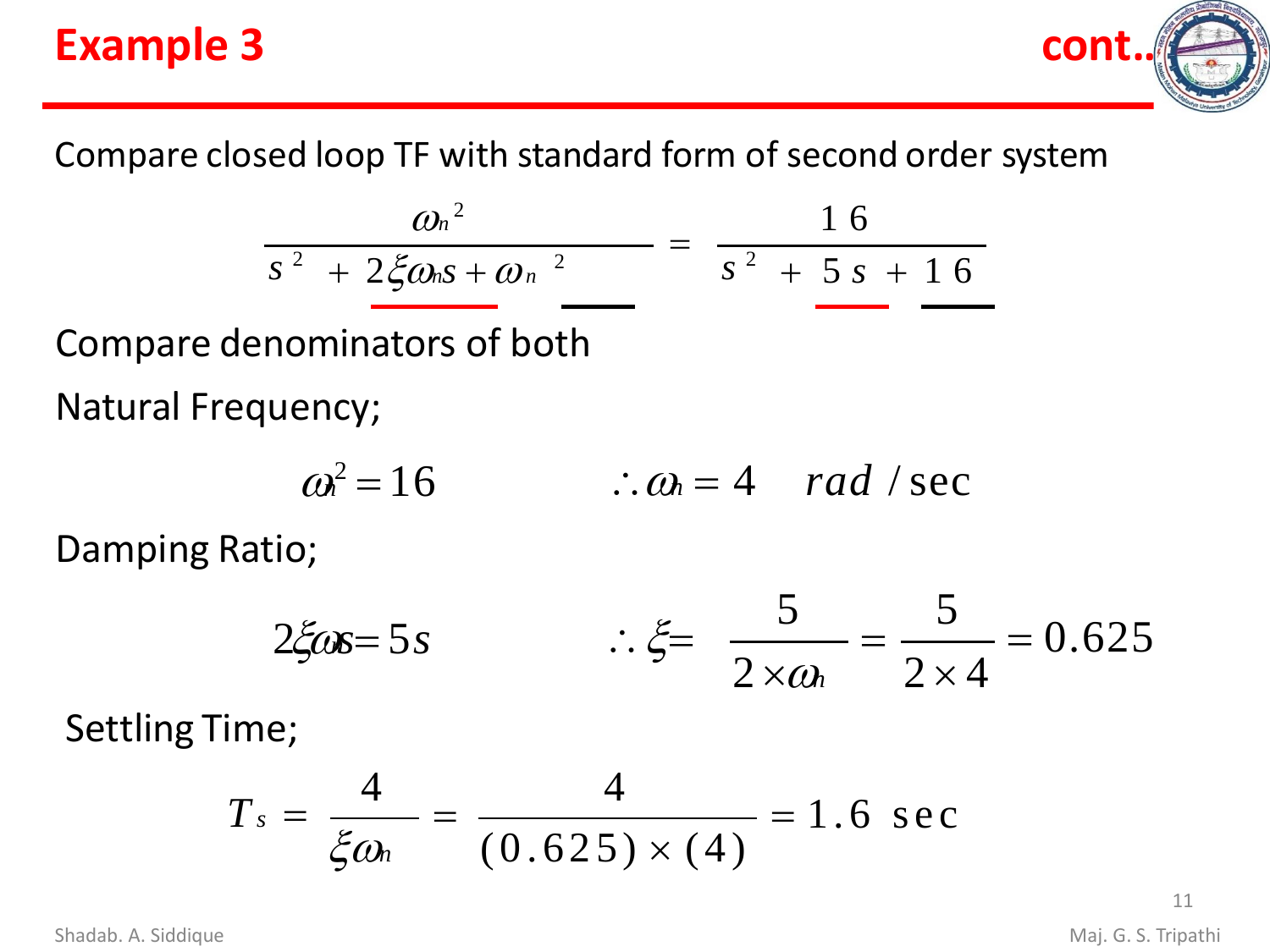#### **Example 3 cont**



#### Overshoot

$$
\% \quad M \quad p \quad = \quad e \quad \frac{\xi \, \pi}{\sqrt{1 - \xi^2}} \quad \times \quad 1 \quad 0 \quad 0
$$

$$
\% \quad M \quad p \quad = \quad e \quad \frac{(0.625) \, \pi}{\sqrt{1 - (0.625)^2}} \times \, 1 \, 0 \, 0
$$

% *M <sup>p</sup>* = 8 . 0 8 %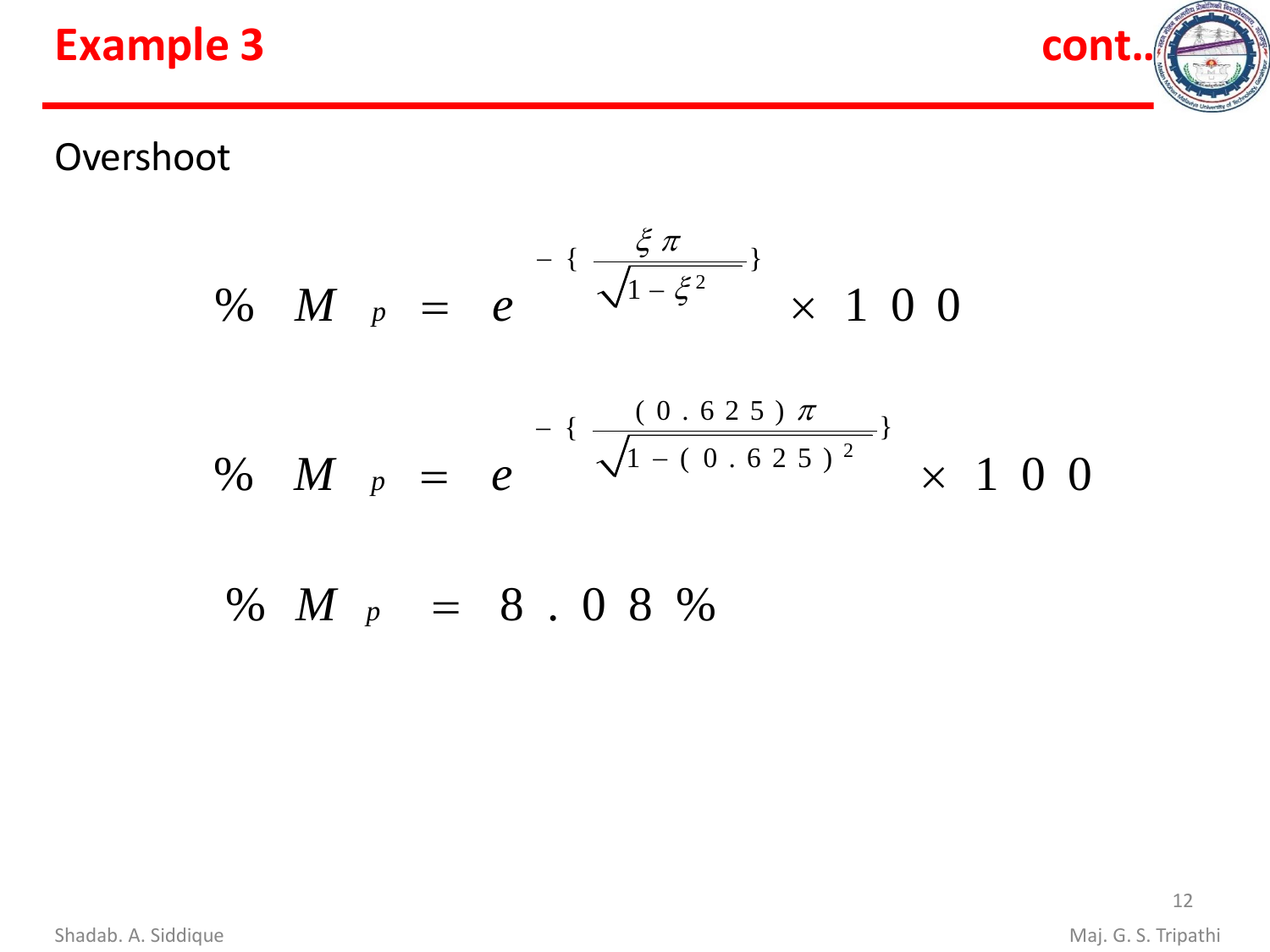## **Example 4**



The open loop transfer function of a unity feedback system is,

$$
G(s) = \frac{4}{s(s+1)}
$$

Determine;

- 1. Delay Time
- 2. Rise Time
- 3. Peak Time
- 4. Settling Time
- 5. Maximum Peak Overshoot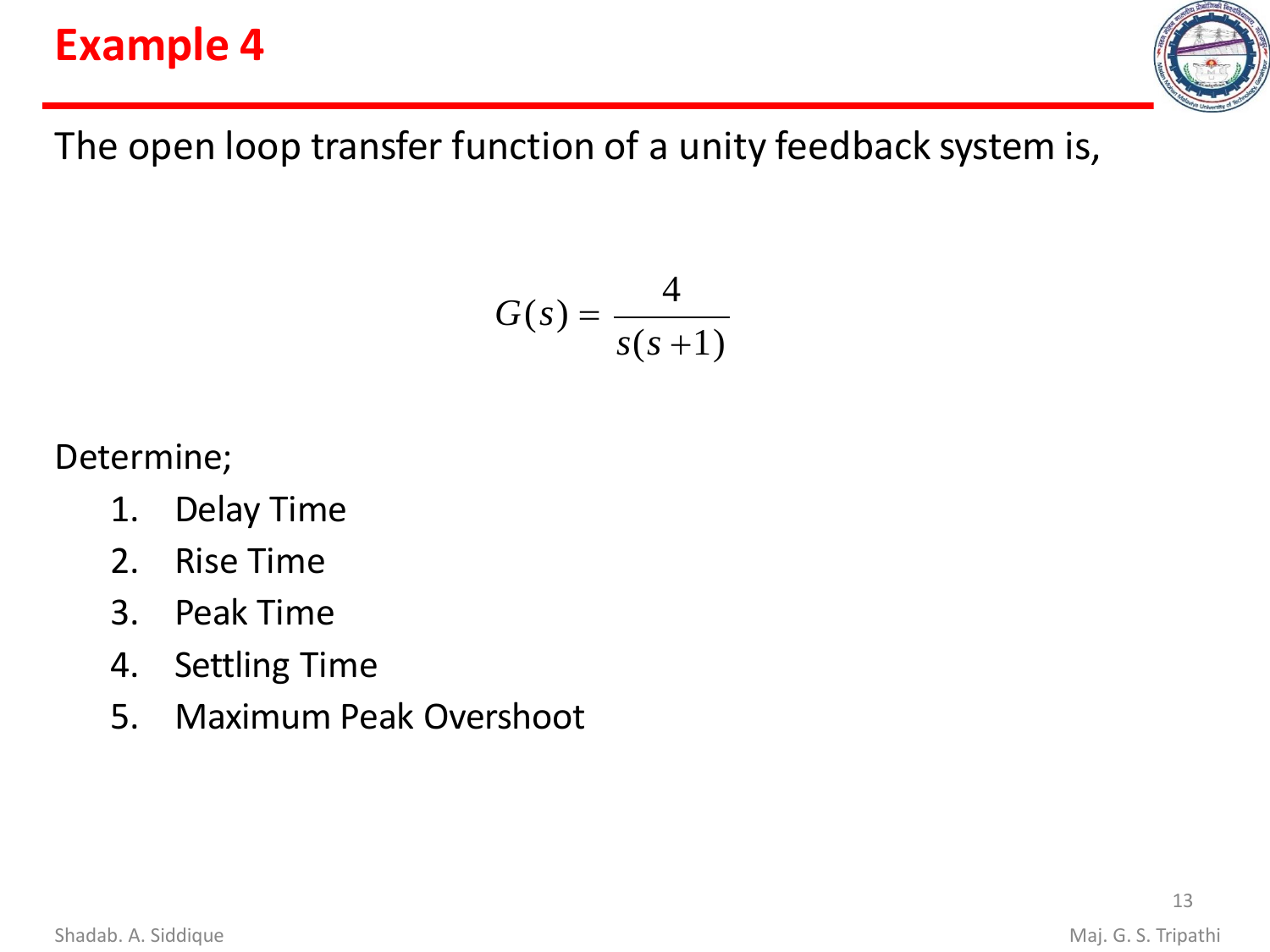#### **Example 4 contract 2**



**Solution:**  $G(s) = \frac{4}{s}$ *s*(*s* +1)  $H(s) = 1$ 

Determine the closed loop transfer function

$$
\frac{C(s)}{R(s)} = \frac{G}{1+GH} = \frac{\frac{4}{s(s+1)}}{1+\frac{4}{s(s+1)}} = \frac{4}{s^2+s+4}
$$

Compare closed loop TF with standard form of second order system

$$
\frac{\omega_n^2}{s^2 + 2\xi\omega_n s + \omega_n^2} = \frac{4}{s^2 + s + 4}
$$

By comparing denominators of both

Natural Frequency;

$$
\omega^2 = 4 \qquad \therefore \omega_0 = 2 \quad rad \; / \; sec
$$

14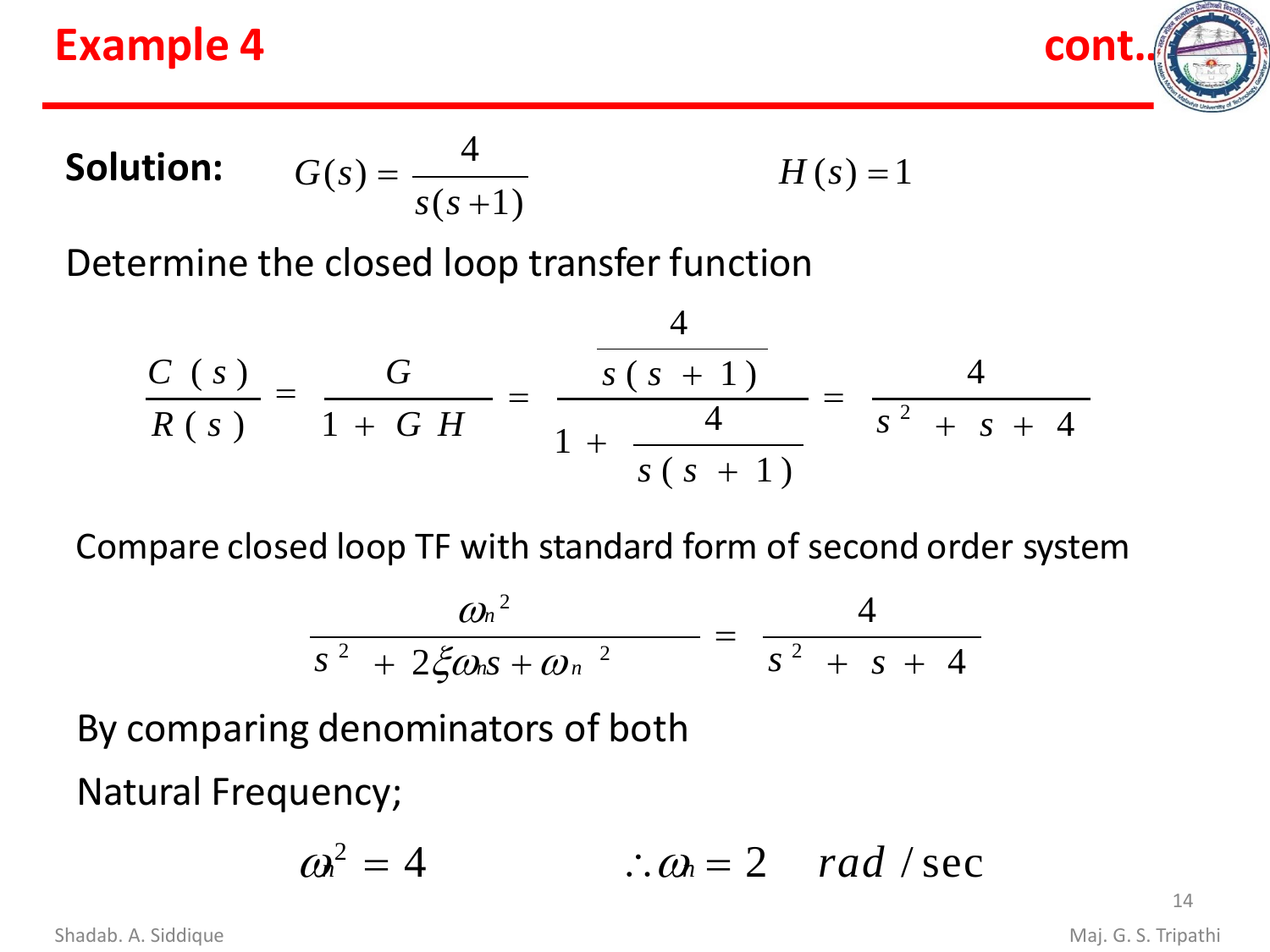#### **Example 4 cont**



Damping Ratio;

$$
2\xi \omega s = s
$$
  $\therefore \xi = \frac{1}{2 \times \omega_b} = \frac{1}{2 \times 2} = 0.25$ 

Damped frequency of oscillations;

$$
\omega = \omega
$$
  $\sqrt{1 - \xi^2}$   $\therefore \omega = 2 \sqrt{1 - (0.25)^2} = 1.936$  rad/sec

Delay Time;

$$
T_d = \frac{1 + 0.7\xi}{\omega_h} = \frac{1 + 0.7(0.25)}{2} = 0.587 \text{ sec}
$$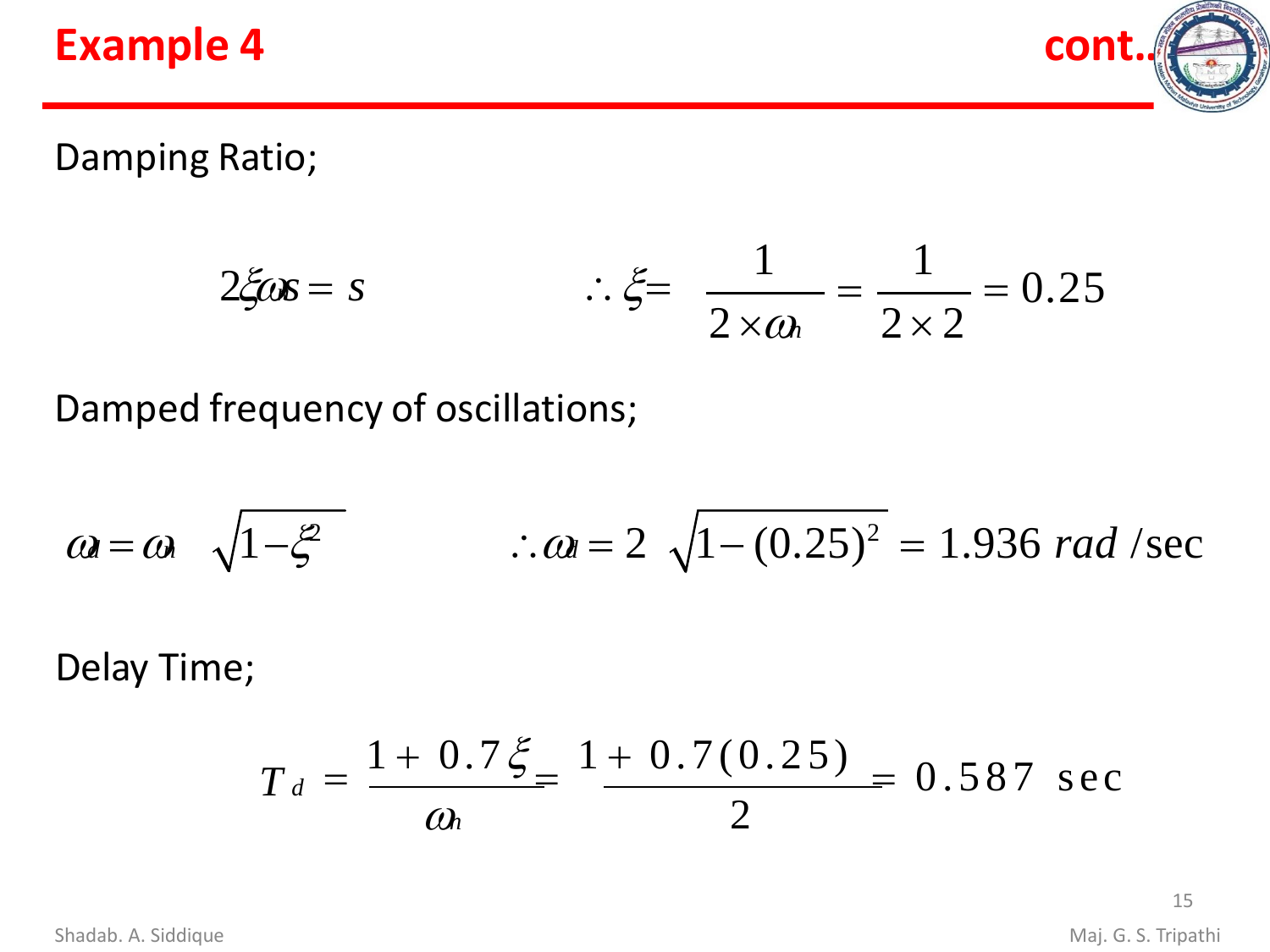#### **Example 4 cont**



#### Rise Time;

$$
\beta = \tan^{-1} \frac{\sqrt{1 - \xi^2}}{\xi} = \tan^{-1} \frac{\sqrt{1 - (0.25)^2}}{(0.25)} = 1.310 \text{ rad}
$$

$$
T_r = \frac{\pi - \beta}{\omega_t} = \frac{\pi - 1.310}{(1.936)} = 0.945 \text{ sec}
$$

Peak Time;

$$
T_p = \frac{\pi}{ca} = \frac{\pi}{1.936} = 1.622 \text{ sec}
$$

Settling Time;

$$
T_s = 4T = \frac{4}{\xi \omega_n} = \frac{4}{(0.25) \times (2)} = 8 \text{ sec}
$$

16